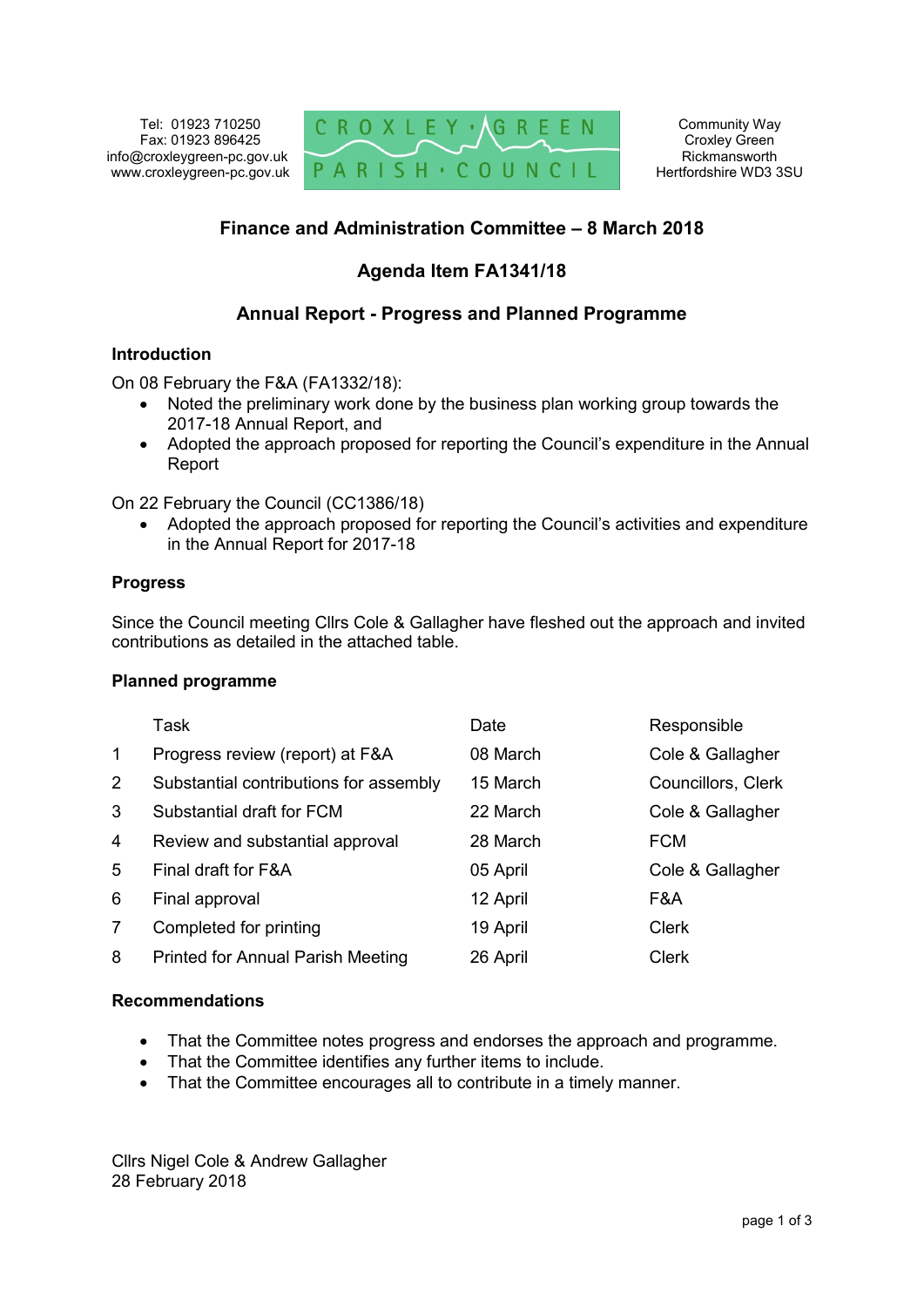# **Contributions to Annual Report 2017-18**

|                | Item                                                                                                                      | Person                 | Progress |
|----------------|---------------------------------------------------------------------------------------------------------------------------|------------------------|----------|
| 1              | List of grants awarded, to whom &<br>what produced (2016/17 & 2017/18)<br>(to identify benefits arising in<br>2017/18)    | Mr Clerk               |          |
| 2              | List of other payments (e.g. PCSOs)<br>that delivered benefits in 2017/18<br>(to identify benefits arising in<br>2017/18) | Mr Clerk               |          |
| 3              | <b>Defibrillators</b>                                                                                                     | <b>Cllr Holland</b>    |          |
| 4              | Improved communications<br>(Tweeting, Facebook, website)                                                                  | Mr Clerk (Ryan)        |          |
| 5              | Work of the Rangers, examples<br>(to identify benefits arising in<br>2017/18)                                             | Mr Clerk, Rangers      |          |
| 6              | Improved steps to the Canal<br>(what the PC did, photos)                                                                  | Mr Clerk               |          |
| $\overline{7}$ | <b>Community Bus</b><br>(human interest angle)                                                                            | <b>Cllr Cole</b>       |          |
| 8              | <b>Bird Box Trail</b><br>(human interest angle)                                                                           | Cllr Cole (Rangers?)   |          |
| 9              | <b>Sunflowers</b><br>(human interest angle)                                                                               | <b>Cllr Wallington</b> |          |
| 10             | Xmas Market (& Xmas Tree)                                                                                                 | <b>Cllr Mitchell</b>   |          |
| 11             | Wassail                                                                                                                   | <b>Cllr Edmunds</b>    |          |
| 12             | Dog Show                                                                                                                  | <b>Cllr Edmunds</b>    |          |
| 13             | Pensioner's seaside trip                                                                                                  | <b>Cllr Hollands</b>   |          |
| 14             | Stone's Orchard                                                                                                           | Mr Clerk (?)           |          |
| 15             | <b>Dealing with Travellers</b>                                                                                            | Mr Clerk (?)           |          |
| 16             | Chairman's Report                                                                                                         | Cllr Saxon             |          |
| 17             | F&A Report<br>Parish Pump<br><b>Weston Wood</b><br>Defibrillators                                                         | <b>Cllr Saxon</b>      |          |
| 18             | E&A Report<br>Dogs, bins, etc.<br><b>Stones Orchard</b>                                                                   | <b>Cllr Edmunds</b>    |          |
| 19             | P&D report                                                                                                                | <b>Cllr Gallagher</b>  |          |
| 20             | H&R compliance committee                                                                                                  | Cllr Saxon /Mr clerk?  |          |